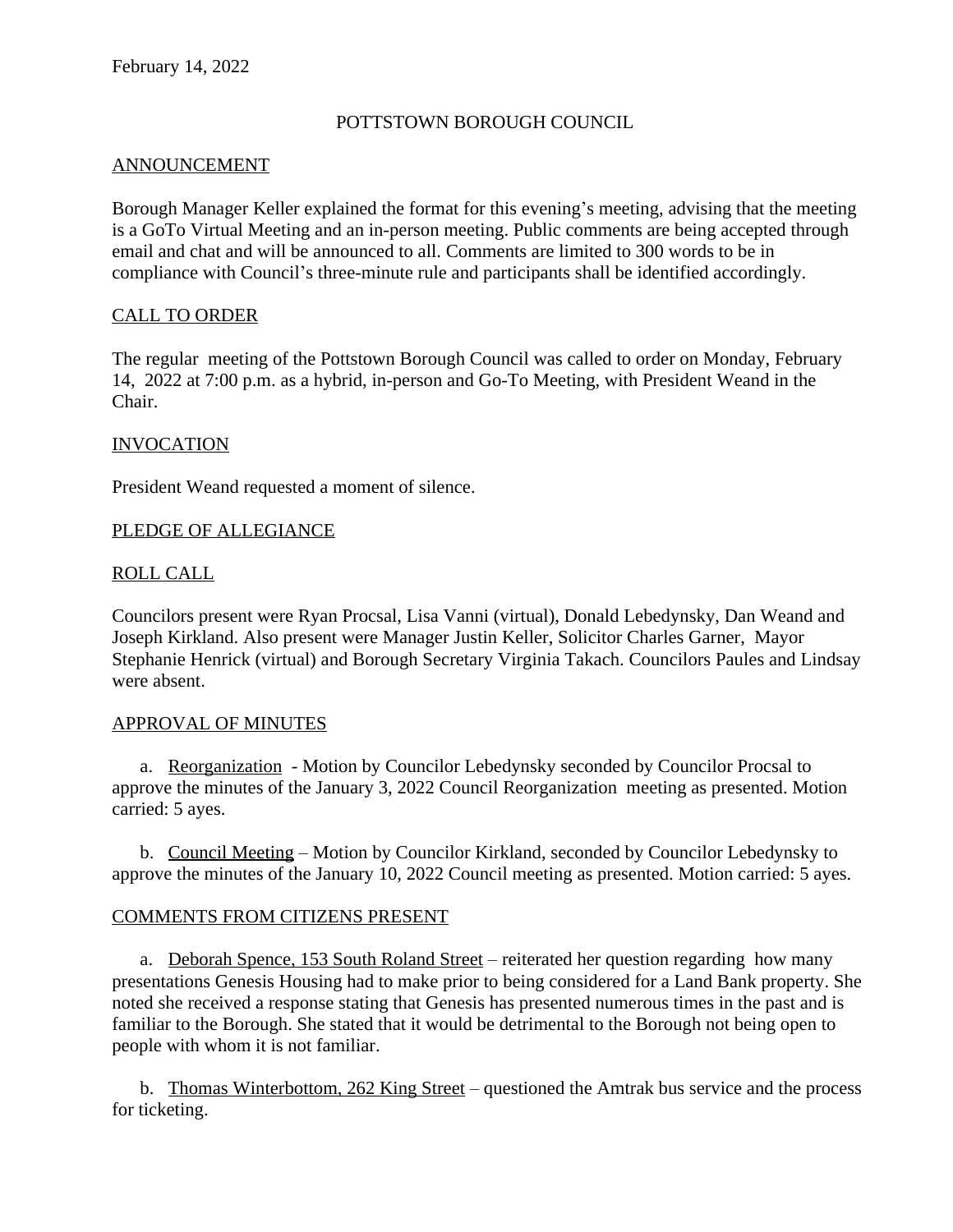Mr. Keller advised that he would respond to Mr. Winterbottom. He also reminded that under the Council Rules of Order, responses need not be given at this time.

# SUBCOMITTEE REPORTS

a. Finance & Administration – President Weand reported that at the end of December the General Fund revenues stand at 104% and expenses at 93%. The real estate taxes collected are at 102% and local taxes at 121% , based on the 94% collection rate. President Weand advised that the audit is expected to being February 21st. The Borough continues to review under-assessed properties with the School District and Portnoff collections continue. There were no new LERTA applications.

# COMMITTEE REPORTS

a. EAC – There was no report.

b. Regional Planning – Council Procsal advised that large projects were discussed, including the New Hanover Township residential project to also include a hotel and the traffic impact to the area.

c. Blighted Property Review Committee – There was no meeting

d. Emergency Services – Chief Hand reported that during the three-night storm, 16 volunteers were staffed at the stations. He acknowledged the death of Jim Smale, a long time firefighter and fire police officer and noted his service to the community for over 40 years. Chief Hand advised that the 150<sup>th</sup> Anniversary of the Fire company will be honored at the March meeting.

# UNFINISHED BUSINESS

None.

# NEW BUSINESS

a. Master Traffic Ordinance - Motion by Councilor Procsal, seconded by Councilor Lebedynsky to adopt an Ordinance amending the Master Traffic Ordinance creating additional stop intersections.

# ORDINANCE NO. 2210

AN ORDINANCE OF THE BURGESS AND TOWN COUNCIL OF THE BOROUGH OF POTTSTOWN, AMENDING § 213, STOP INTERSECTIONS ESTABLISHED, TO CREATE ADDITIONAL STOP INTERSECTIONS PURSUANT TO CHAPTER 15, MOTOR VEHICLES AND TRAFFIC, OF THE CODE OF ORDINANCES OF THE BOROUGH OF POTTSTOWN, AS AMENDED.

Motion carried: 5 ayes.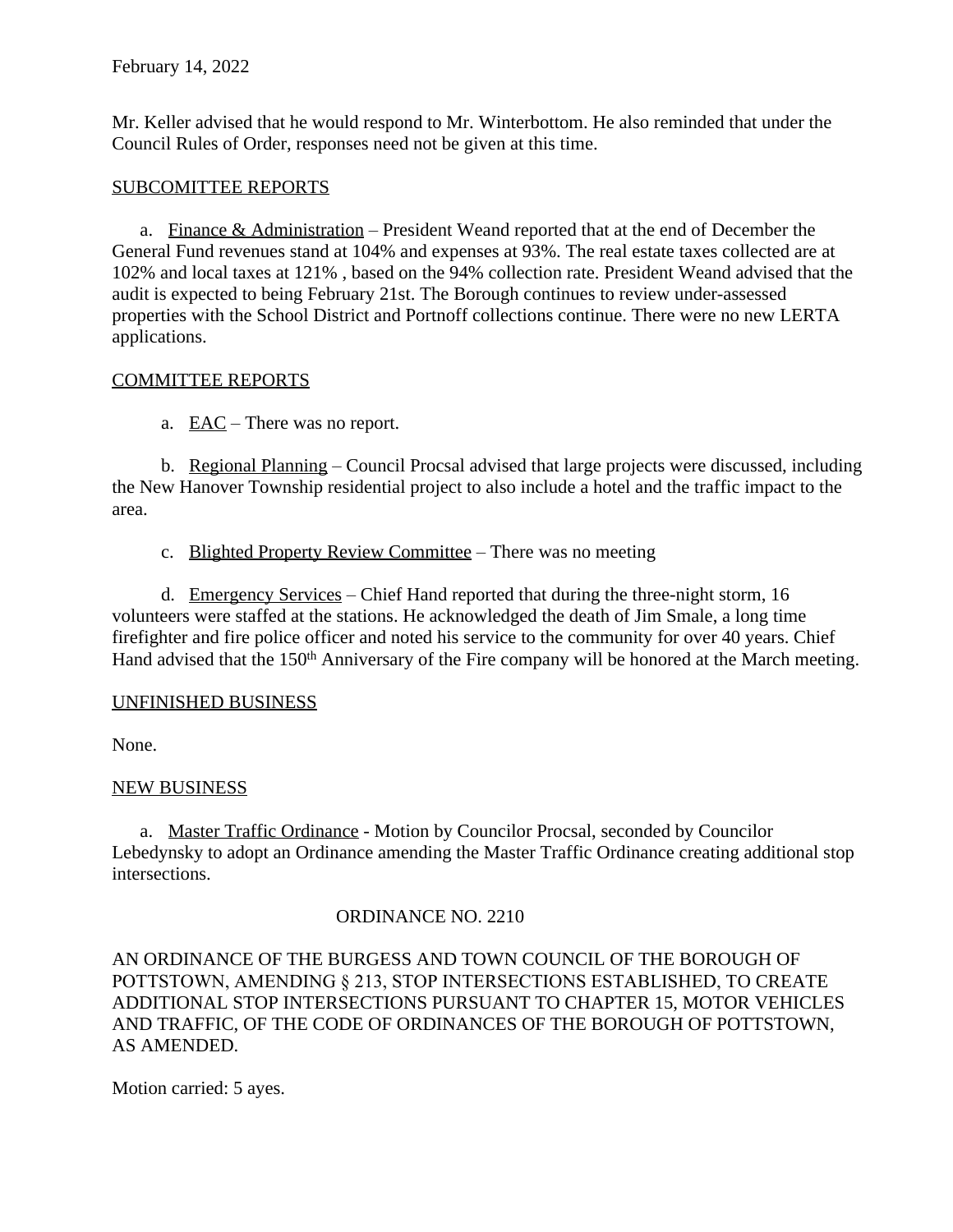b. New-Bee Ranch Lease - Motion by Councilor Kirkland, seconded by Councilor Procsal to approve and authorize execution of a Lease Agreement between the Borough of Pottstown and Rachel Newby d/b/a New-Bee Ranch to lease a portion of the property located at 71 West High Street. Motion carried: 5 ayes.

c. 215 South Washington Street – Motion by Councilor Kirkland, seconded by Councilor Lebedynsky to grant the request of 215 South Washington Street, LLC, to proceed with the necessary roof replacement on the property located at 215 South Washington Street and grant the waiver of Act 90 regulations, subject to the property owner satisfying the following conditions:

- i. A commitment to not sell the property for two (2) years
- ii. Payment of property taxes beginning January 1, 2022

Motion carried: 5 ayes.

d. BASF, 860 Cross Street - Motion by Councilor Lebedynsky, seconded by Councilor Procsal to grant the request of BASF to proceed with improvements to the property located at 860 Cross Street for the purpose of a Borough Park and grant a waiver of the formal Land Development process and to proceed with the issuance of a building permit application in compliance with all Borough ordinances. Motion carried: 5 ayes.

e. Land Bank Policies and Procedures - Motion by Councilor Kirkland, seconded by Councilor Procsal to approve the Pottstown Land Bank Policies and Procedures as approved and adopted by the Land Bank on September 27, 2021. Motion carried: 5 ayes.

f. 707 Hamilton Street - Motion by Councilor Procsal, seconded by Councilor Lebedynsky to approve and authorize execution of a Sales Agreement among the Borough of Pottstown, Genesis Housing and the Pottstown Land Bank for the property located at 707 Hamilton Street, subject to being in a final form acceptable to the Borough Manager and Borough Solicitor.

Mr. Keller commented that there has been no overwhelming interest in the property and will need outside grant money for exterior renovations.

Motion carried: 5 ayes.

g. Montco 2040 - Motion by Councilor Lebedynsky, seconded by Councilor Procsal to adopt a Resolution approving the submission of an application to the MontCo 2040 Implementation Grant Program to provide funding for the Riverfront Streambank Stabilization and Bridge Restoration Project.

# RESOLUTION NO. 2022-7

# A RESOLUTION AUTHORIZING THE SUBMISSION OF A GRANT APPLICATION FOR THE 2022 ROUND OF THE MONTCO 2040 IMPLEMENTATION GRANT PROGRAM

Whereas, Montgomery County has established the Montco 2040 Implementation Grant program as a competitive funding program to assist municipalities in implementing the goals of the county comprehensive plan, Montco 2040: A Shared Vision; and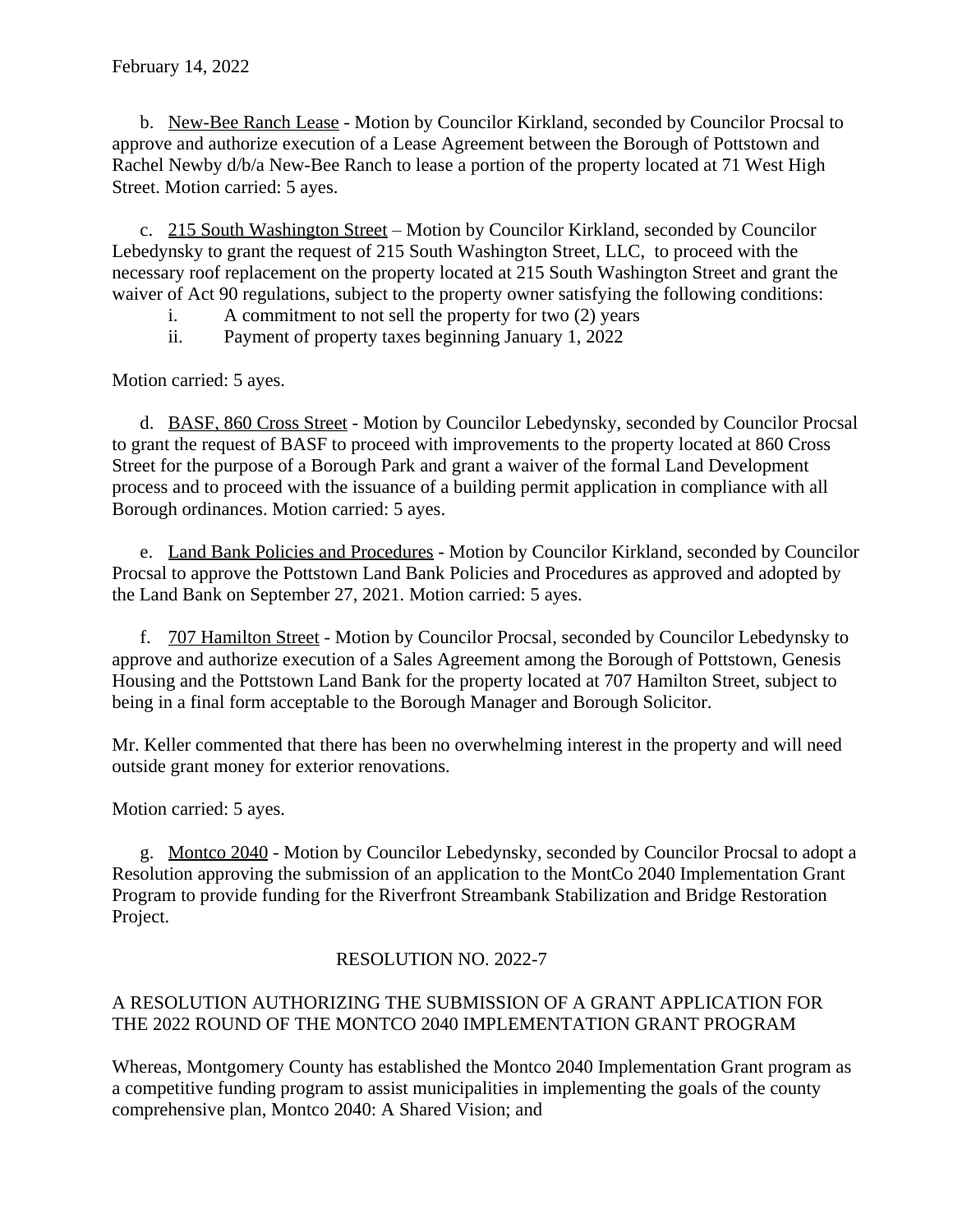Whereas, the County is accepting applications for projects that advance specific goals under either of the county comprehensive plan's three themes: Connecting Communities, Sustainable Places, and a Vibrant Economy; and

Whereas, applications and project must meet all stated requirements within the Montco 2040 Implementation Grant Program Guidebook; and

Whereas, the Borough of Pottstown wishes to obtain \$200,000 from the Montco 2040 Implementation Grant Program to provide funding for the Riverfront Streambank Stabilization and Bridge Restoration Project; and

Whereas, the Borough of Pottstown will provide a local match in the amount of \$40,000

Mr. Keller advised that most work would occur in the streambank area with hopes of keeping the bridge open.

Motion carried: 5 ayes.

h. Destruction of Records - Motion by Councilor Kirkland, seconded by Councilor Vanni to adopt a Resolution authorizing the destruction of certain records by the Administration Department, Parks and Recreation, Finance and the Police Department pursuant to the Municipal Records Manual as amended March 28, 2019.

## RESOLUTION NO. 2022 – 8

## A RESOLUTION OF THE BURGESS AND TOWN COUNCIL OF THE BOROUGH OF POTTSTOWN, AUTHORIZING THE DESTRUCTION OF CERTAIN MUNICIPAL RECORDS BY THE BOROUGH ADMINISTRATION, PARKS AND RECREATION, FINANCE DEPARTMENT AND POLICE DEPARTMENT, PURSUANT TO THE MUNICIPAL RECORDS MANUAL AS AMENDED MARCH 28.2019.

WHEREAS, by virtue of Resolution No. 2009-24, adopted July 13,2009, incorporation and modifying Resolution No. 2004-36, the Borough of Pottstown declared its intent to follow the schedules and procedures for disposition of records as set forth in the Municipal Records Manual approved December 16, 2008 and as amended March 28,2019; and WHEREAS, in accordance with the Act 428 of 1968. each individual act of disposition shall be approved by Resolution of the governing body; and

WHEREAS, the Borough of Pottstown, through its Administration Department, Parks and Recreation Department, Finance Department and Police Department have accumulated certain records that no longer need to be retained pursuant to Borough guidelines and the requirements of the Municipal Records Manual; and

WHEREAS, the Burgess and Town Council of the Borough of Pottstown does further authorize the Borough Manager or those designated by the Borough Manager, to destroy the original copies of certain public records in accordance with the aforesaid requirements, formally declaring that said records that are to be disposed of, have no administrative, legal, or historical significances beyond the terms of retention as set forth in the Municipal Records Manual. Video recordings shall be retained for a period of one year. Recordings of public meetings can be disposed of once the official Meeting Minutes are approved. The approved written minutes of each Council Meeting is the official permanent record.

NOW, THEREFORE, BE IT and IT IS HEREBY RESOLVED by the Burgess and Town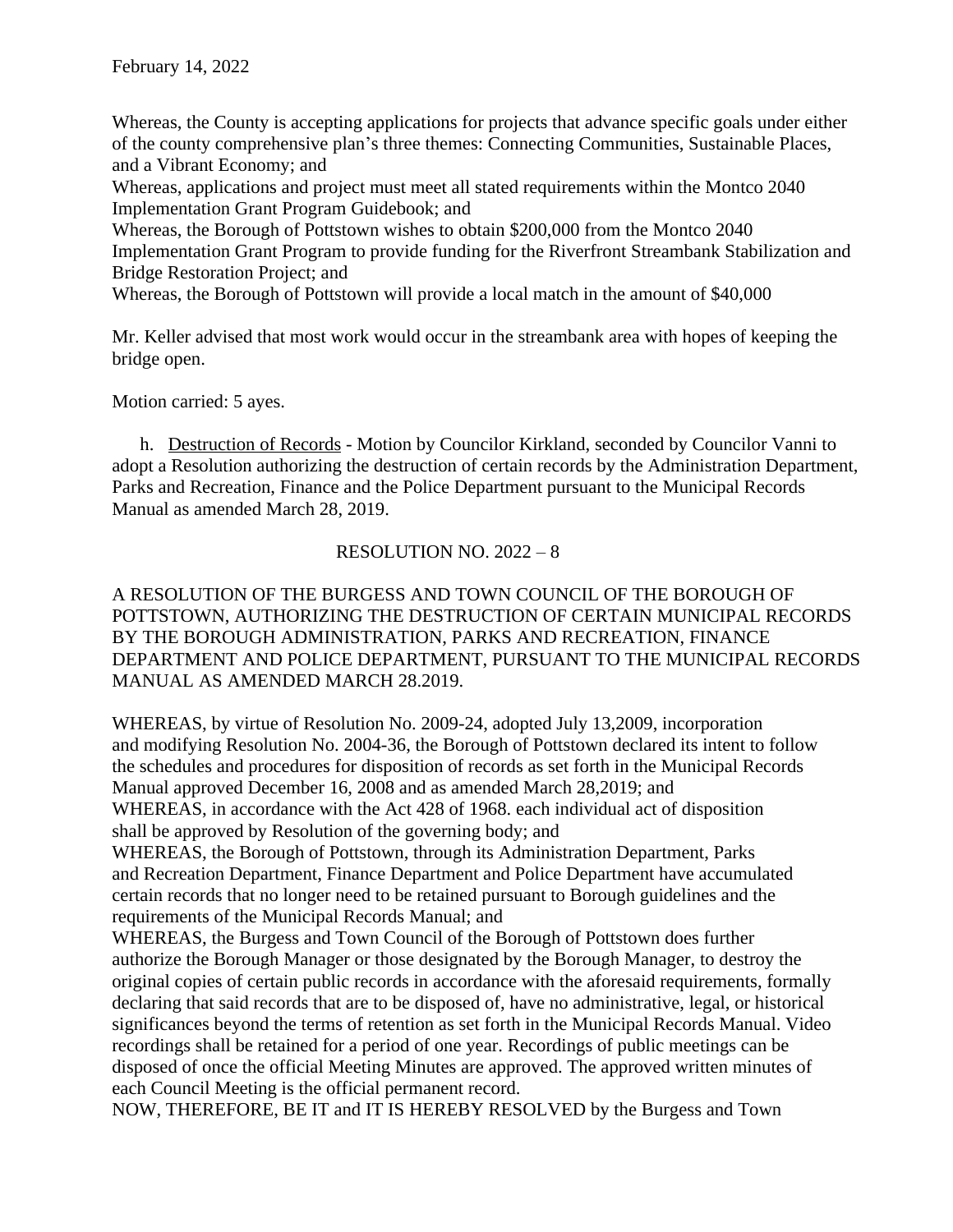Council of the Borough of Pottstown, and it is hereby ENACTED and RESOLVED by the authority of same as follows:

SECTION l. The Burgess and Town Council of the Borough of Pottstown hereby approves the following requests to allow for the destruction of municipal records as fully described in Exhibit "A" which is attached hereto and incorporated herein.

SECTION 2. The Borough Departments above described may utilize a third-party contractor for the document shredding and destruction to remove said records under a controlled environment as and when approved by the Borough Manager. At the conclusion of the process, the document shredding and destruction company shall provide to the Borough a Certificate of Destruction.

SECTION 3. All future requests to destroy municipal records pursuant to State Law and Borough policy shall be approved by Resolution enacted by the Borough Council. ENACTED and RESOLVED and this 14th day of February 2022.

Motion carried: 5 ayes.

i. Janssen Opioid Settlement - Motion by Councilor Lebedynsky, seconded by Councilor Kirkland to approve and authorize execution of the Subdivision Janssen Settlement Participation Form, The Subdivision Distributor Settlement Participation Form and the Pennsylvania Subdivision Intrastate Allocation Participation Form, to participate in the Janssen Opioid Settlement and become a Participating Subdivision. Motion carried 5 ayes.

j. Amtrak Bus Service - Motion by Councilor Procsal, seconded by Councilor Lebedynsky to authorize the Solicitor to prepare an agreement with Amtrak for a Thruway Bus Service, with a stop to be located in Lot #1, (the former Reading Lot) located at 51 South Hanover Street.

President Weand confirmed that this agreement is in no way meant to replace the progress of train service.

Mr. Keller added that Amtrak may track the numbers for ridership but the Borough continues to focus on rail service. This service will be promoted when it launches.

Motion carried: 5 ayes.

k. Sundstrom Baseball Field - Motion by Councilor Lebedynsky, seconded by Councilor Procsal to award the base bid and three (3) Alternates for the Sundstrom Baseball Field Improvement Project to Canadochly Construction, Inc., York, PA in the total amount of \$209,999.76, as per the bid tabulation of February 3, 2022 and subject to review and approval of the Solicitor.

Mr. Keller explained the necessity to move forward with the base bid and recommending to include the three alternate options, which would satisfy the requirement to make the field usable and safe. The total of \$243,000 includes the base bid, the three alternates and \$33,000 for engineering. Mr. Keller added that the excess funds would be provided by the ARPA funds received, not from the Borough budget.

Motion carried: 5 ayes.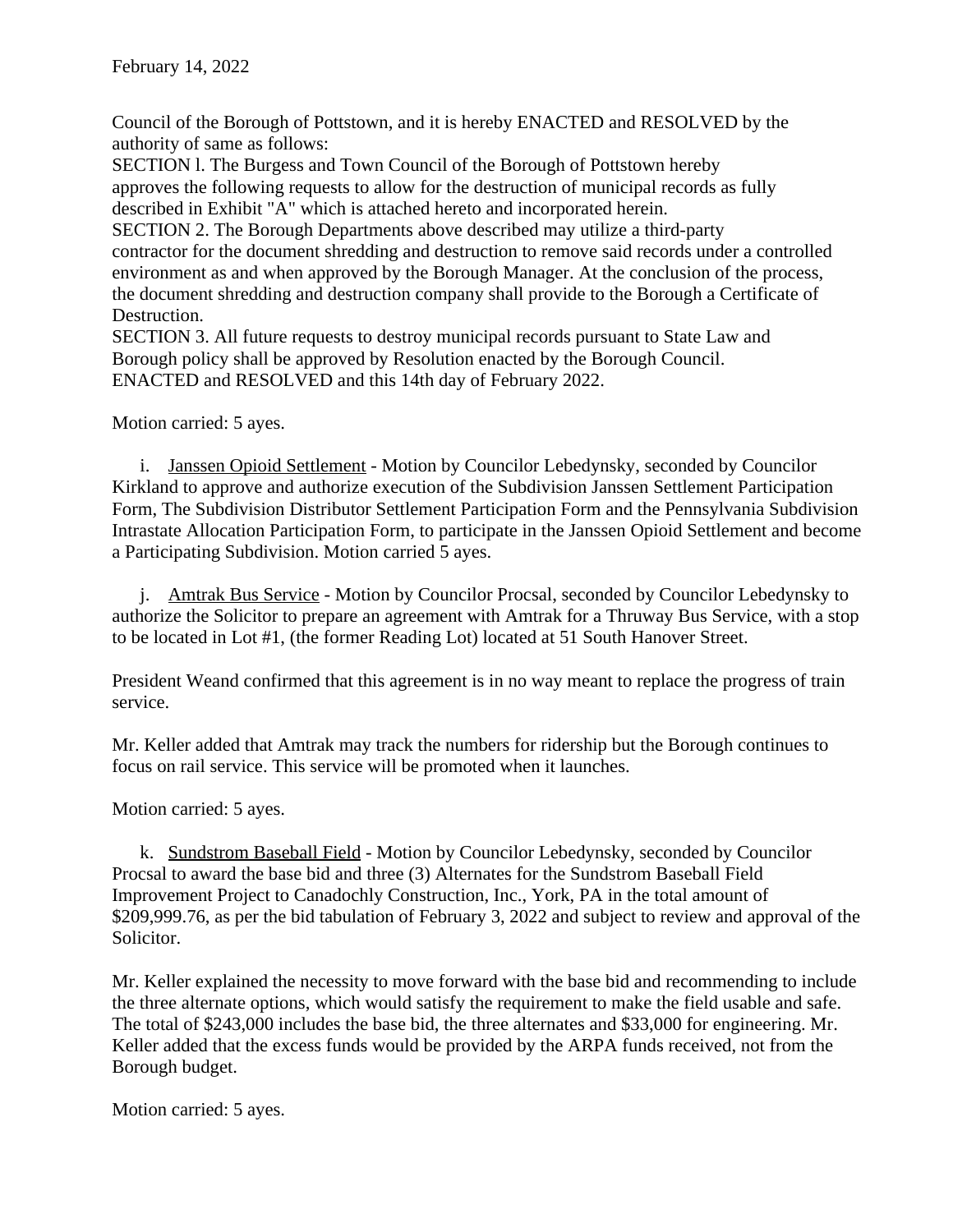l. Walnut Street Arch – Motion by Councilor Vanni, seconded by Councilor Lebedynsky to award the bid for the 42 Walnut Street Arch Repair Project to JPS Construction, Co., Glenside, PA, in the total amount of \$199,000, as per the bid tabulation of February 3, 2022 and subject to review and approval of the Solicitor . Motion carried: 5 ayes.

m. Construction 707 Hamilton Street - Motion by Councilor Procsal, seconded by Councilor Lebedynsky to award the bid for the Construction Repairs for 707 Hamilton Street to Hydier Builders, Inc., Pottstown, PA, in the amount of \$33,650, as per the bid tabulation of February 4, 2022 and subject to review and approval of the Solicitor. Motion carried: 5 ayes.

n. Manhole Frames and Lids - Motion by Councilor Kirkland, seconded by Councilor Lebedynsky to award the bid for the Manhole Frames and Lids Rehabilitation to Road-Con Inc., West Chester, PA, in the amount of \$64,170, as per the bid tabulation of February 4, 2022 and subject to review and approval of the Solicitor. Motion carried: 5 ayes.

o. Water Pipe, Fittings - Motion by Councilor Kirkland, seconded by Councilor Lebedynsky to award the bids for the Water Pipe, Fittings and Appurtenances to Ferguson, Whitehall, PA, as per the bid tabulation of February 4, 2022 and subject to review and approval of the Solicitor. Motion carried: 5 ayes.

p. Traffic, Street Signs and Posts – Motion by Councilor Kirkland, seconded by Councilor Lebedynsky to award the bids for the Traffic, Street Signs and Posts to Garden State Highway, Millville, NJ, as per the bid tabulation of February 4, 2022 and subject to review and approval of the Solicitor. Motion carried: 5 ayes.

q. Parks & Recreation Equipment – Motion by Councilor Lebedynsky, seconded by Councilor Procsal to award the bids for the Sale of Borough Vehicles and Parks and Recreation Equipment as per the bid tabulation of February 4, 2022 for a total net amount of \$29,908 and subject to review and approval of the Solicitor. Motion carried: 5 ayes.

r. Parks & Recreation Half-Marathon – Motion by Councilor Lebedynsky, seconded by Councilor Kirkland to grant the request of the Parks and Recreation Department to hold its Half Marathon on April 16, 2022, resulting in the closure of College Drive at the intersections of Hanover and High Streets and Keystone Boulevard, from 7:45 a.m. – 11:30 a.m., subject to review and approval of the Police and Fire Departments. Motion carried: 5 ayes.

s. Tiburon  $5 K$  – Motion by Councilor Lebedynsky, seconded by Councilor Procsal to grant the request of the Tiburon Endurance Sports to hold its 5K Road Running Race on May 21, 2022, resulting in the closure of portions of the Circle of Progress, Glasgow , Rice, West Chestnut and Prince Streets, from 10:00 a.m. -11:00 a.m., subject to review and approval of the Police and Fire Departments. Motion carried: 5 ayes.

t. Planning Commission - Motion by Councilor Procsal, seconded by Councilor Lebedynsky to reappoint Jim Derr to the Pottstown Planning Commission for a four-year term to expire February 1, 2026. Motion carried: 5 ayes.